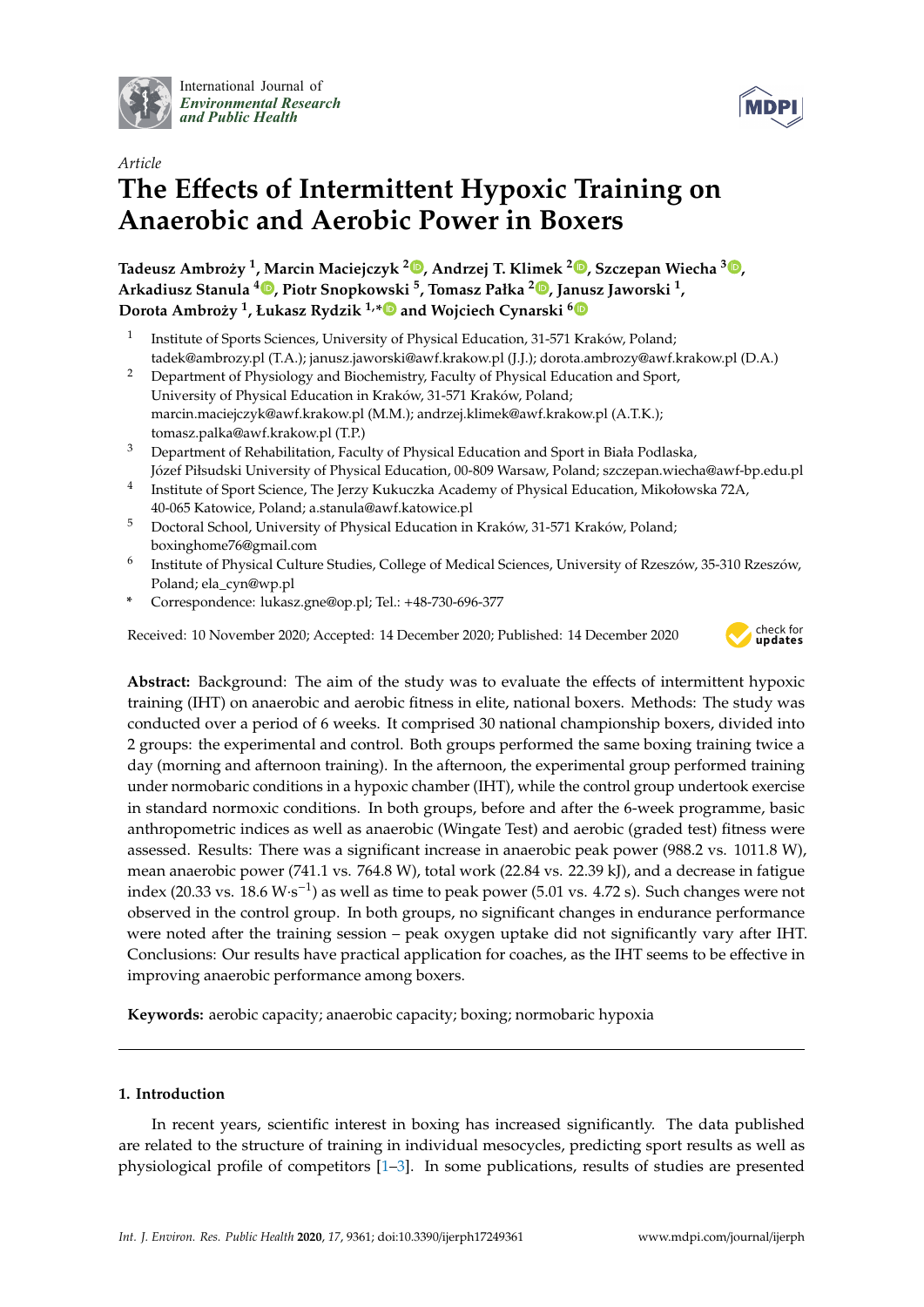concerning only the motor skills of boxers [\[4,](#page-8-2)[5\]](#page-8-3). Only a handful of publications have been devoted to assessing indices of anaerobic capacity and muscle damage in boxers [\[6](#page-8-4)[,7\]](#page-8-5).

Currently, constant monitoring of exercise intensity and evaluation of physiological responses to boxing training can be carried out by measuring heart rate with sports testers, while the level of lactate concentration can be measured on the earlobes. Training volume is defined as an effective duration of exercise. Training loads are computed as the product of the training volume and its intensity using the notation of loads in energetic and informative zones [\[8\]](#page-8-6).

In boxing, it is necessary to conduct training that provides comprehensive motor preparation, including that focused on speed, strength, power, coordination, and physical fitness of athletes, which is one of the conditions for success in this sport. Unfortunately, there is a lack of specific training guidelines, which makes it difficult to determine whether the applied training methods are optimal to maximise exercise capacity [\[9\]](#page-8-7). Boxing requires not only a combination of technical, tactical, mental and physical skills, but also high aerobic fitness, which, along with strength and speed, is certainly one of the most important features that should be considered when planning a boxer's physical conditioning programme [\[9,](#page-8-7)[10\]](#page-8-8). The dynamics of movement around a ring, frequent changes in effort intensity, delivering blows and defense responses are primarily based on anaerobic metabolism, hence the need to develop them in the course of the training cycle. Therefore, physical training in boxing should be aimed at increasing both the aerobic and anaerobic fitness of a boxer.

A boxing competition, as in other combat sports, requires both aerobic and anaerobic metabolism in the effort during a fight. Competitors usually attack with maximal strength, which requires anaerobic metabolism. Aerobic metabolism usually occur when a competitor relaxes after an attack or during breaks between rounds. The frequency of both types of processes also depends on the number of rounds in a bout, which is why amateur competing more frequently requires aerobic energy pathway in comparison to a professional boxing competition with a greater number of rounds [\[11\]](#page-8-9).

For this reason, new methods or combinations of training methods are sought to maximise exercise capacity. One such method is residing in the lowlands and training at an appropriate altitude (Live Low/Train High [LL/TH]). Recently, coaches, mainly of endurance disciplines, but also of strength-power disciplines, include hypoxic training in their programmes. In studies on hypoxic training, improvement in exercise capacity of athletes is suggested [\[12\]](#page-8-10). One of the such methods is intermittent hypoxic training (IHT). In accordance with this method, athletes undergo 1–2 h of training in a hypoxic chamber before and after being in normoxic conditions.

The physiological mechanism of the body's response to hypoxia is used to increase both aerobic and anaerobic fitness. In previous studies on IHT, improvement has been demonstrated in the ability to perform long-term physical efforts of sub-maximal intensity; an increase in maximal oxygen uptake (VO<sub>2</sub>max) and intensity at metabolic thresholds—particularly the second ventilatory threshold (VT<sub>2</sub>), is extremely important in competitive sports  $[13,14]$  $[13,14]$ . However, in other studies, increases in VO<sub>2</sub>max as a result of IHT were not noted, which may be explained by the insufficient exercise duration in hypoxic conditions and the overall workload [\[15](#page-8-13)[,16\]](#page-8-14). Research results also indicate that training in hypoxic conditions increases anaerobic power, which characterises the ability to perform short-term physical exercise at maximal and supramaximal intensities [\[17–](#page-8-15)[20\]](#page-8-16). However, some authors suggested that this type of training does not significantly affect anaerobic capacity or explosive strength of the lower limbs or maximal running speed [\[21](#page-8-17)[,22\]](#page-8-18).

Due to ambiguous opinions regarding the effectiveness of IHT [\[13,](#page-8-11)[16\]](#page-8-14), the aim of this study was to assess the impact of IHT on anaerobic and aerobic fitness in elite, national boxers. We adopted the hypothesis that including IHT in standard boxing training, will significantly improve aerobic and anaerobic fitness in boxers, further allowing to develop new training methods in this sport with the use of hypoxic training.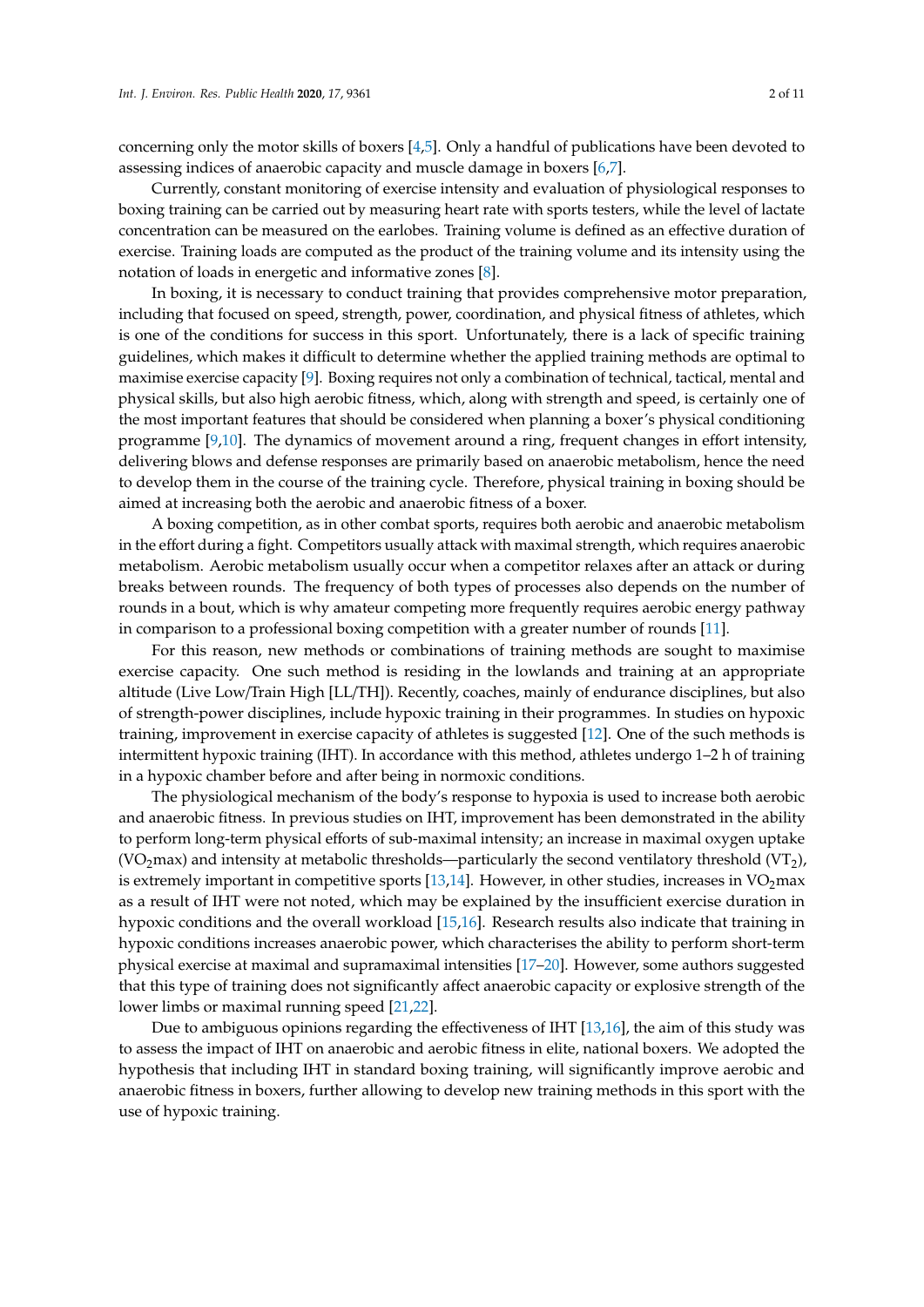## **2. Materials and Methods**

#### *2.1. Experimental Approach to the Problem*

The study was designed as pretest/posttest evaluation. The research was experimental, conducted over a period of 6 weeks. The study comprised 30 men: Polish elite, male boxers, who were randomly divided into 2 groups of 15: the experimental (IHT) group and control (normoxia) group, ensuring the same number of competitors from similar weight categories (light, medium and heavy) be included in both groups, which further performed the same standard physical training 5 days a week. In the morning, a 60-min technical boxing training session was performed, including exercises conducted with low to medium intensity (up to 50% of maximum load, up to  $HR_{max}$ ), and in the afternoon, a 60-min boxing training session. Details of the training are presented in Tables [1](#page-2-0) and [2.](#page-2-1) The only difference in training was that boxers in the experimental group performed the afternoon training in normobaric hypoxic conditions in a hypoxic chamber, while competitors from the control group remained in standard normoxic conditions. The athletes trained in Kraków (Poland), at an altitude of about 230 m (754.5 ft) above sea level. During the experiment, the subjects were asked to maintain their usual diet, which was verified using entries in food diaries. IHT was implemented in a normobarcic hypoxic chamber at a simulated altitude of 4000 m (FiO2 = 12.9%). During the tests, the chamber temperature was 21−22 °C with an air humidity of 40−45%. All boxers fully completed all components of the study.

<span id="page-2-0"></span>**Table 1.** Description of exercises performed during the afternoon training session (60 min) in the experimental (hypoxia) and control (normoxia) groups.

| Description<br>of exercise | 3. | Warm-up,<br>coordination exercises<br>General development<br>exercises, special<br>warm-up exercises<br>specific for the sport,<br>shadow technique.<br>Coordination ladder,<br>tennis-ball exercises. | 4.<br>5.<br>6.<br>7. | In-pairs boxing technique.<br>Task-technique<br>with partner.<br>Training with<br>punching bags.<br>Technical exercises, series<br>of jabs, hooks, uppercuts<br>and their combination, as<br>well as moving in<br>different directions. | 8.<br>9.<br>10. | Anaerobic endurance<br>training, strength<br>endurance training,<br>power training.<br>Development of special<br>abilities, intensity<br>specific for target<br>competitions.<br>Pace, pace<br>intervals, sprint. | 11.<br>12. | Stretching,<br>cooling down<br>the body.<br>Exercises<br>preventing<br>injury after<br>intense work<br>of the body. |
|----------------------------|----|--------------------------------------------------------------------------------------------------------------------------------------------------------------------------------------------------------|----------------------|-----------------------------------------------------------------------------------------------------------------------------------------------------------------------------------------------------------------------------------------|-----------------|-------------------------------------------------------------------------------------------------------------------------------------------------------------------------------------------------------------------|------------|---------------------------------------------------------------------------------------------------------------------|
|----------------------------|----|--------------------------------------------------------------------------------------------------------------------------------------------------------------------------------------------------------|----------------------|-----------------------------------------------------------------------------------------------------------------------------------------------------------------------------------------------------------------------------------------|-----------------|-------------------------------------------------------------------------------------------------------------------------------------------------------------------------------------------------------------------|------------|---------------------------------------------------------------------------------------------------------------------|

<span id="page-2-1"></span>**Table 2.** Course of afternoon training session (60 min) in the experimental (hypoxia) and control (normoxia) groups—description of exercises in Table [1.](#page-2-0)

| Duration          | Period in the Course<br>of Testing | Execution of Exercises in the Experimental Programme                                                                                                                                                                                                 |
|-------------------|------------------------------------|------------------------------------------------------------------------------------------------------------------------------------------------------------------------------------------------------------------------------------------------------|
| First 4 weeks     | 1st-4th week of testing            | Endurance-speed training. Pace intervals of 8 series, 10 s of work<br>at maximal intensity/50 s break for each exercise interspersed<br>with recovery intervals performed at 4 times lower intensity.                                                |
| Following 2 weeks | 5th-6th week of testing            | Power training. Power interval of 5 exercises performed at<br>submaximal speed, lasting 20 s, with a 3-min recovery period.<br>During the session, 3 such sets with 10-min recovery (training at<br>low intensity up to 40 percent of maximum load). |

Prior to participation in the tests, the competitors were informed about the research procedures, which were in accordance with the ethical principles of the Declaration of Helsinki WMADH (2000). Obtaining the competitors' written consent was the condition for their participation in the project. The research was approved by the Bioethics Committee at the Regional Medical Chamber (No. 42/KBL/OIL/2015).

#### *2.2. Participants*

The studied athletes (elite, national, male boxers) had a minimum of ten years' training experience, and were winners of medals at national and international competitions. The mean age of boxers was  $24.2 \pm 3$  yrs (IHT) and  $23.5 \pm 3$  yrs (normoxia).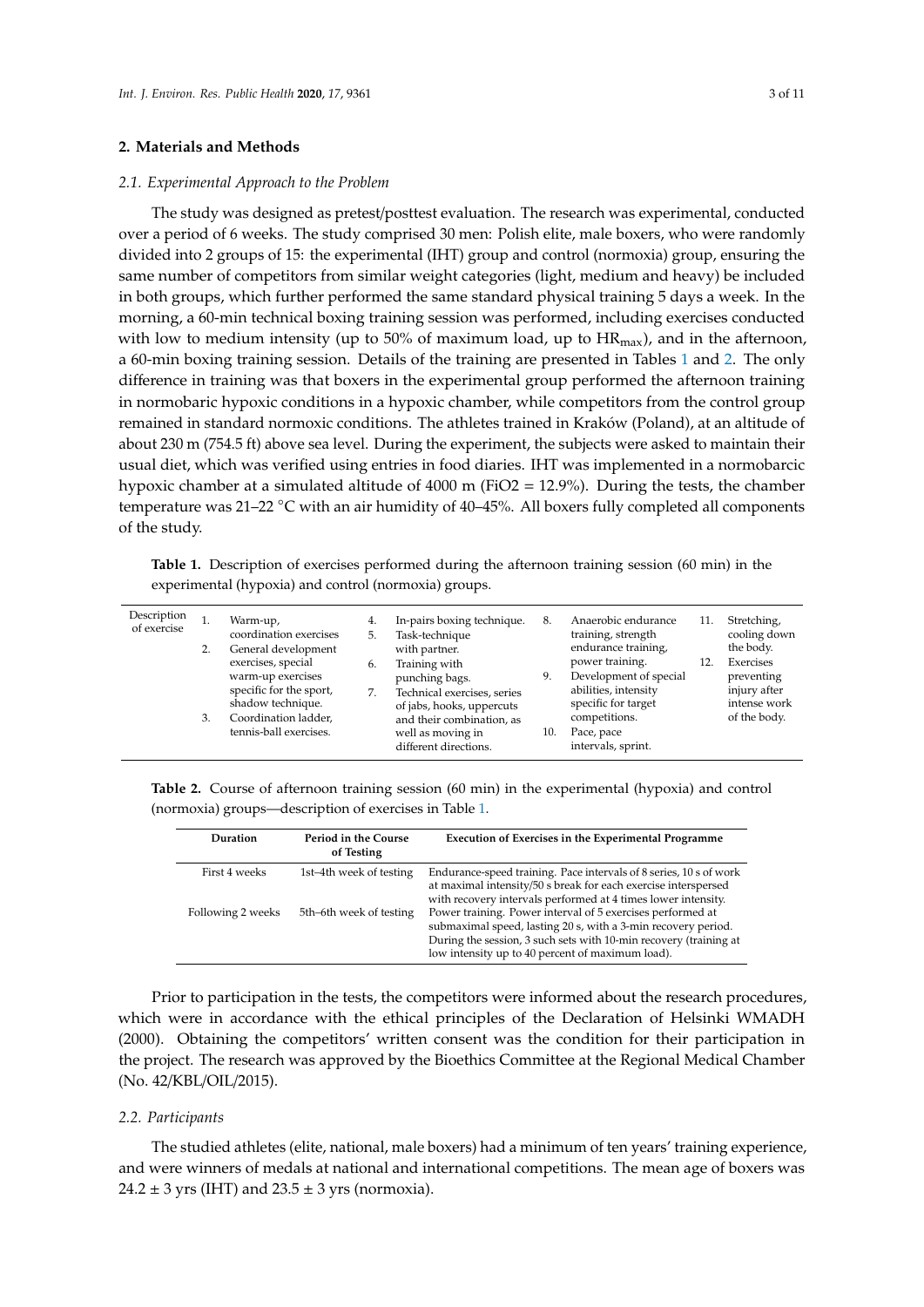#### *2.3. Somatic Measurements and Stress Tests*

Basic anthropometric indices and the level of aerobic and anaerobic fitness were assessed in both groups before and after completing the 6-week training cycle.

Body mass and fat mass were determined with a body composition analyser (Tanita, MC 718, Japan) using the method of electrical bioimpedance. Body height was measured via a stadiometer. Body mass index (BMI) was calculated for each of the subjects. The measurements were carried out in the morning under euhydration (proper body hydration conditions). For 24 h before any measurements, participants did not engage in prolonged physical exercise or sauna use. Their feet were clean and degreased. All measurements were carried out at similar ambient temperatures.

The exercise tests took place on 2 consecutive days: the anaerobic power test (Wingate test) was performed on the first day, and the next day, endurance was assessed by measuring peak oxygen uptake (VO<sub>2</sub>peak) and by determining the level of the second ventilatory threshold. Exercise tests were carried out in normoxic conditions (FiO2 20.93%) at a room temperature of 21  $\pm$  0.5 °C and relative humidity of  $40 \pm 5\%$ . During this time, the men could consume fluids without any restrictions, and before going to bed and in the morning after waking up, they were advised to drink a total of 1000 mL of isotonic fluids. Twenty-four hours before the stress tests, the competitors were not allowed to consume alcohol, coffee or other stimulants. All of the tests were carried out in the early morning hours, following a light breakfast.

To determine the level of maximal anaerobic power, the 30-s Wingate test was applied (Bar-Or, 1987), which was performed on a Cyclus 2 cycloergometer (RBM elektronik-automation GmbH, Leipzig, Germany), with a load totalling 7.5% of the subject's body mass. The main test was preceded by a 5-min warm-up at 100 W. During the warm-up, the subjects performed two 5-s maximal accelerations in the 2nd and 4th minutes. Two minutes after the warm-up, the subjects performed the Wingate test. The athletes began the effort in a static position, their task being to develop maximal pedaling cadence on the cycloergometer as quickly as possible and then maintain it for as long as possible. During the test, the following indices were measured: total work performed (TW), peak anaerobic power (PP), average power after 30 s of the test (MP), time to attain peak power (tPP), and power decrease index (FI). Immediately before and during the 3rd minute, as well as 20 min after the completion of exercise, 20 µL of blood were collected from the fingertip for determination of lactate concentration (LA) using the Super GL2 analyser (Müller Gerätebau GmbH, Freital, Germany).

In order to assess the level of aerobic fitness – peak oxygen uptake  $(VO_2)$  peak) and the second ventilatory threshold—a running test of progressive intensity was performed on the mechanical treadmill (h/p/cosmos, Nussdorf—Traunstein, Germany). The test began with a 2-min recording of ventilatory markers at rest, the subjects in a standing position. For the first 4 min of the test, the participants ran at a speed of 8 km·h<sup>-1</sup>, afterwards, the running speed was increased by 1 km·h<sup>-1</sup> every 2 min. The effort was continued until volitional exhaustion, which was manifested in the inability to keep on running at the determined speed. During the test, the levels of cardiopulmonary indices were recorded based on the "breath-by-breath" method using an ergospirometer (Cosmed, Rome, Italy). The following indices were analysed: pulmonary ventilation  $(V_E)$ , oxygen uptake (VO<sub>2</sub>), carbon dioxide production (VCO2), respiratory-exchange-ratio (RER), expiratory carbon dioxide concentration (%F<sub>E</sub>CO<sub>2</sub>), ventilatory equivalent ratio for oxygen and carbon dioxide (V<sub>E</sub>/VCO<sub>2</sub>), and heart rate (HR). Data were averaged every 30 s. The highest registered value of oxygen uptake was considered as peak oxygen uptake. The second ventilatory threshold  $(VT<sub>2</sub>)$  was determined based on the dynamics of changes in respiratory indices. It was assumed that  $VT_2$  was reached after the following criteria were met: (1) a decrease in %F<sub>E</sub>CO<sub>2</sub> after reaching maximal level; (2) a rapid nonlinear increase in  $V_E$ (second deflection); (3) the  $V_F/VCO_2$  ratio reached a minimum and began to increase; (4) a nonlinear increase in  $VCO<sub>2</sub>$  (second deflection) [\[23\]](#page-8-19).

Immediately before and during the 3rd and 20th minutes after completion of the progressive test, blood was collected from the fingertip for determination of lactate concentration using a Super GL2 analyser (Dr. Müller Gerätebau GmbH, Freital, Germany).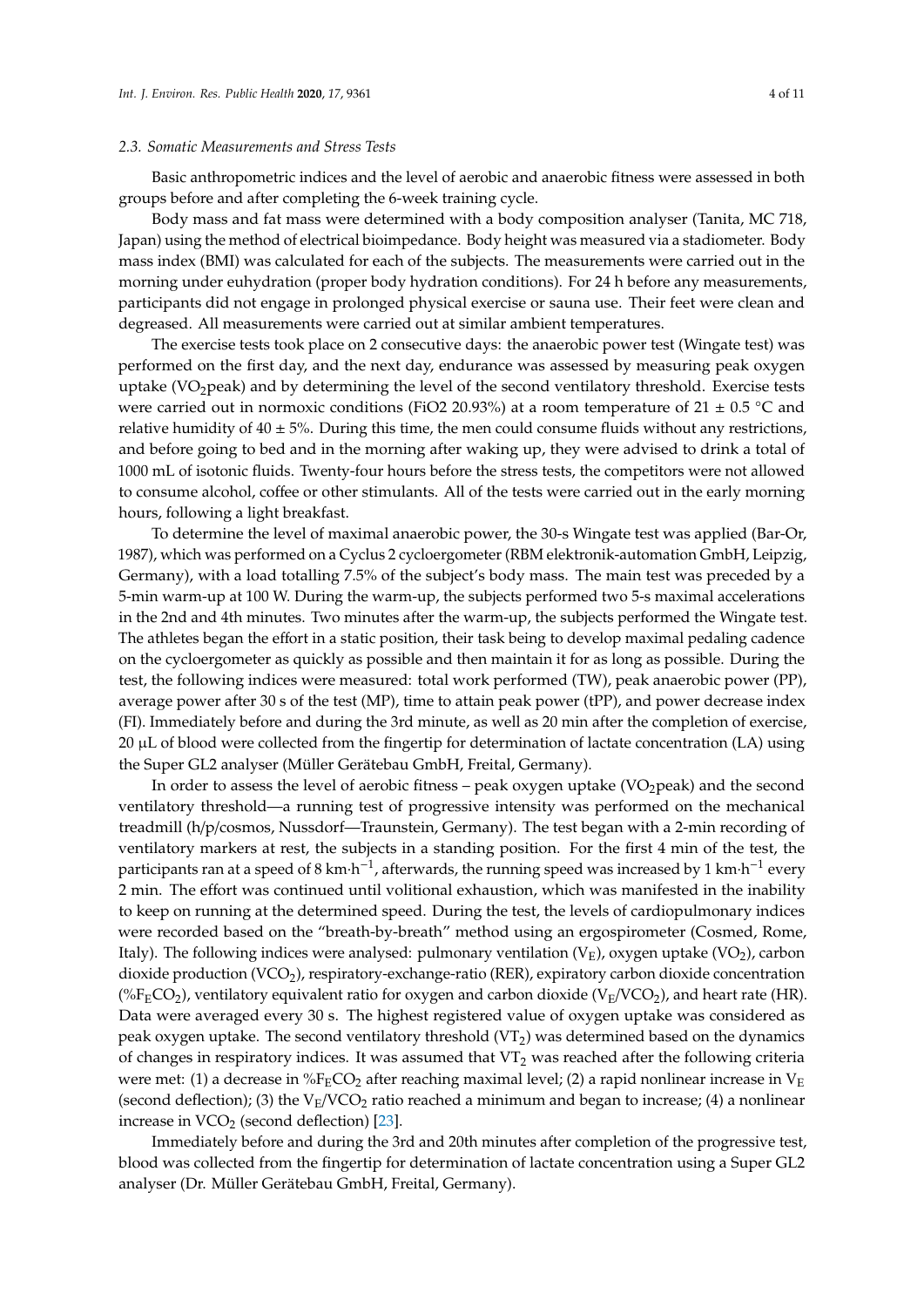#### *2.4. Statistical Methods*

The test results were statistically analysed by determining mean values and standard deviations. Normality and homogeneity of variance were confirmed using the Shapiro-Wilks and Levene's tests. Two-way analysis of variance with repeated measures was used to investigate the main effects and interaction between the group (hypoxia vs. normoxia) and time factors (pre-training vs. post-training). In the case of significant effects regarding the main factors, the significance of differences between specific averages was checked using the Bonferroni test (post-hoc analysis). Moreover, in order to quantify the size of differences in the data, effect size (ES: Cohen's *d*), as the difference in group means divided by the standard deviation of the pooled data, was calculated and classified as trivial  $(\leq 0.19)$ , small (0.20–0.49), moderate (0.50–0.79) or large ( $\geq$ 0.80). For all analyses, the level of  $p \leq 0.05$  was selected to indicate statistical significance. All calculations were performed using STATISTICA ver. 13.3 (TIBCO Software Inc., Palo Alto, CA, USA).

# **3. Results**

The physical characteristics of boxers were similar in both groups and are presented in Table [3.](#page-4-0) There was no significant improvement in somatic variables after the training in either of the groups (Table [3\)](#page-4-0).

<span id="page-4-0"></span>

| <b>Variables</b> |                  | <b>Hypoxia Training</b> |      |      | Normoxia Training |                 |                          |      |  |
|------------------|------------------|-------------------------|------|------|-------------------|-----------------|--------------------------|------|--|
|                  | <b>Before</b>    | After                   |      | d    | Before            | After           |                          | d    |  |
| BH (cm)          | $182.9 \pm 5.09$ | $182.9 \pm 5.09$        |      | -    | $179.7 + 4.61$    | $179.7 + 4.61$  | $\overline{\phantom{a}}$ | ۰    |  |
| BM (kg)          | $80.9 \pm 8.48$  | $80.3 + 8.35$           | 0.05 | 0.07 | $77.7 + 9.19$     | $78.0 + 9.16$   | 0.30                     | 0.03 |  |
| BMI              | $24.2 + 1.88$    | $24.0 + 1.80$           | 0.05 | 0.11 | $24.1 + 2.53$     | $24.2 + 2.54$   | 0.29                     | 0.04 |  |
| FAT $(\% )$      | $15.3 \pm 3.84$  | $14.9 \pm 3.22$         | 0.47 | 0.11 | $14.1 + 4.49$     | $14.5 \pm 4.22$ | 0.36                     | 0.09 |  |
| $FAT$ (kg)       | $12.5 + 4.06$    | $12.1 + 3.54$           | 0.32 | 0.11 | $11.1 + 4.19$     | $11.5 + 4.11$   | 0.19                     | 0.10 |  |

**Table 3.** Participants' physical characteristics.

BH—body height, BM—body mass, BMI—body mass index.

Analysis of variance showed significant improvement in absolute peak power (f = 11.225,  $p = 0.007$ ), absolute (f = 12.346, *p* = 0.003) and relative mean power (f = 13.829, *p* = 0.002), fatigue index (f = 7.316,  $p = 0.002$ , total work (f = 4.548,  $p = 0.049$ ), time to attain peak power (f = 4.535,  $p = 0.048$ ) maximal pulmonary ventilation ( $f = 6.681$ ,  $p = 0.02$ ), maximal running speed ( $f = 8.529$ ,  $p = 0.01$ ), and speed at VT<sub>2</sub> (f = 5.841,  $p = 0.028$ ) in boxers after the training. Post-hoc analysis indicated that significant changes of these variables occurred only in the hypoxia group (Table [4\)](#page-5-0).

In the hypoxia group, we noted a significantly higher level of the following indices in the Wingate test performed after IHT: peak power (988.2 vs. 1011.8 W;  $p = 0.001$ , d = 0.192 – small improvement), mean power (741.1 vs. 764.8 W;  $p = 0.001$ ,  $d = 0.275$ —small improvement), and total work (22.39 vs. 22.84 kJ;  $p = 0.046$ ,  $d = 0.18$ —small improvement). Significant decreases in fatigue index (20.33 vs. 18.6 W·s<sup>-1</sup>;  $p = 0.013$ ,  $d = 0.594$ —medium-to-large improvement), and time to attain peak power (5.01) vs. 4.72 s; *p* = 0.038, d = 0.362—small-to-medium improvement) were noted. Similar changes were not found in the group of boxers training in normoxic conditions (Table [4\)](#page-5-0).

In neither of the examined groups were any significant changes noted in endurance abilities, i.e., peak oxygen uptake and VT<sub>2</sub> threshold level, were noted under the influence of the training (Table [5\)](#page-5-1). However, in the group of boxers training under hypoxic conditions, there was a significant increase in maximal pulmonary ventilation (161.9 vs. 156.5 L·min<sup>-1</sup>;  $p = 0.004$ ,  $d = 0.276$ —small-to-medium improvement), maximal running speed (15.29 vs. 14.61 km·h<sup>-1</sup>;  $p = 0.002$ ,  $d = 0.531$ —medium improvement), and running speed at VT<sub>2</sub> level (13.14 vs. 12.69 km·h<sup>-1</sup>;  $p = 0.019$ ,  $d = 0.454$ —medium improvement) (Table [5\)](#page-5-1).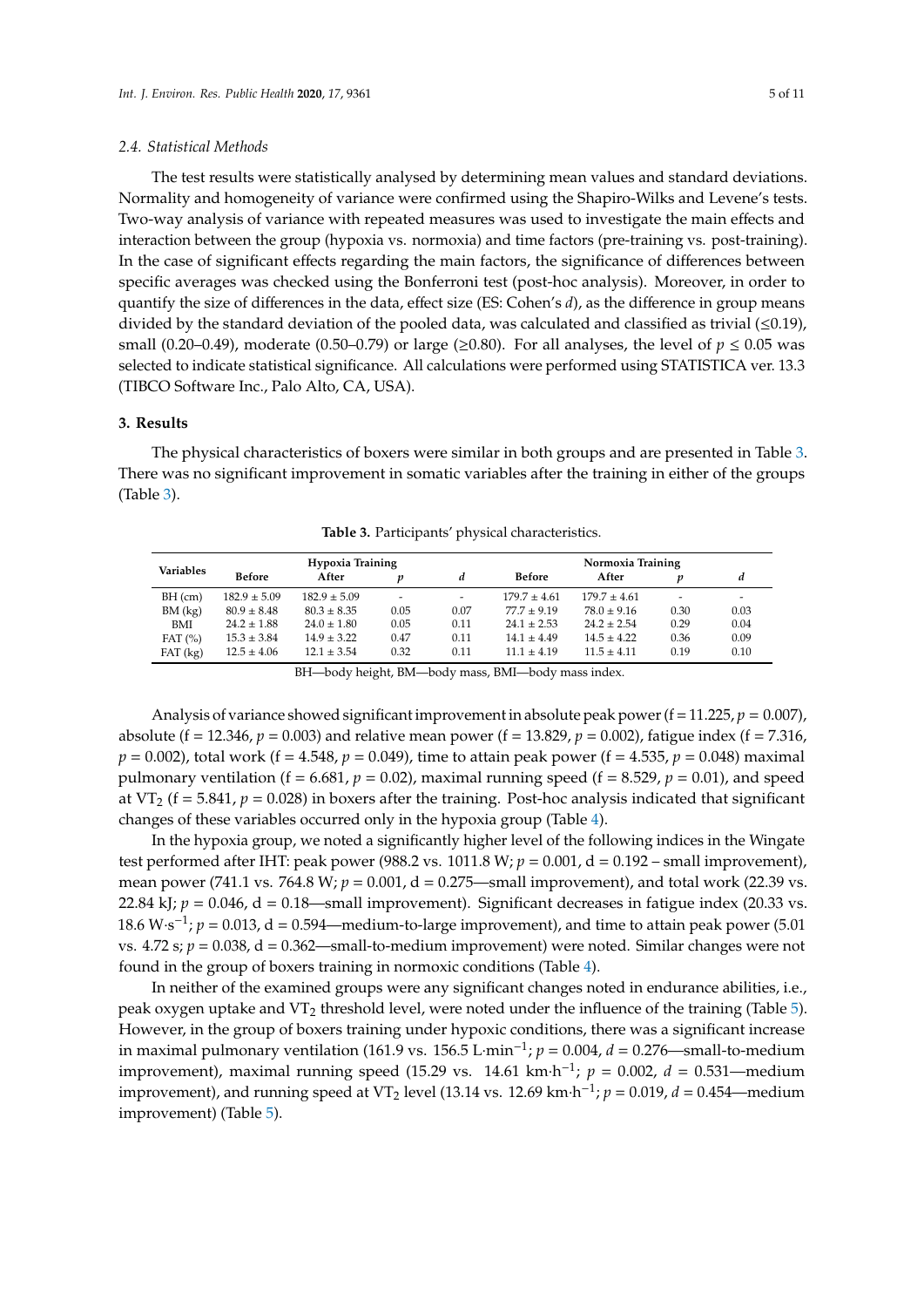|                                         |                    | <b>Hypoxia Training</b> |                  |                  | Normoxia Training  | <b>Interaction</b> |                  |                  |                              |
|-----------------------------------------|--------------------|-------------------------|------------------|------------------|--------------------|--------------------|------------------|------------------|------------------------------|
| <b>Variables</b>                        | <b>Before</b>      | After                   | $\boldsymbol{p}$ | $\boldsymbol{d}$ | <b>Before</b>      | After              | $\boldsymbol{p}$ | $\boldsymbol{d}$ | Training $\times$ Time       |
| PP[W]                                   | $988.2 \pm 120.86$ | $1011.8 \pm 124.76$     | $0.001*$         | 0.192            | $957.8 \pm 136.13$ | $955 \pm 137.65$   | 0.850            | 0.020            | $f = 3.106$ ;<br>$p = 0.097$ |
| MP [W]                                  | $741.1 \pm 87.26$  | $764.8 \pm 84.98$       | $0.001*$         | 0.275            | $729.2 \pm 78.94$  | $732.3 + 81.25$    | 0.630            | 0.039            | $f = 7.394$ ;<br>$p = 0.015$ |
| PP<br>$[W \cdot \text{kg}^{-1}]$        | $12.21 \pm 0.99$   | $12.61 \pm 0.81$        | 0.45             | 0.111            | $12.28 \pm 1.15$   | $12.22 \pm 1$      | 0.737            | 0.056            | $f = 0.58$ ;<br>$p = 0.457$  |
| <b>MP</b><br>$[W \cdot \text{kg}^{-1}]$ | $9.16 \pm 0.79$    | $9.49 \pm 0.83$         | $0.002*$         | 0.407            | $9.38 \pm 0.65$    | $9.41 \pm 0.71$    | 0.631            | 0.044            | $f = 9.257$ :<br>$p = 0.008$ |
| FI $[W \cdot s^{-1}]$                   | $20.33 \pm 3.37$   | $18.6 \pm 2.37$         | $0.013*$         | 0.594            | $16.89 \pm 4.79$   | $16.23 \pm 4.11$   | 0.371            | 0.148            | $f = 1.489$ ;<br>$p = 0.24$  |
| TW [kJ]                                 | $22.39 \pm 2.63$   | $22.84 \pm 2.37$        | $0.046*$         | 0.180            | $22.05 \pm 2.39$   | $22.19 \pm 2.48$   | 0.510            | 0.057            | $f = 1.288$ ;<br>$p = 0.273$ |
| tPP[s]                                  | $5.01 \pm 0.77$    | $4.72 \pm 0.83$         | $0.038*$         | 0.362            | $4.12 \pm 0.36$    | $3.83 \pm 0.69$    | 0.340            | 0.527            | $f = 0$ ;<br>$p=1$           |
| $LA_{3'}$<br>[ $mmol·L^{-1}$ ]          | $13.1 \pm 1.3$     | $12.1 \pm 1.62$         | 0.205            | 0.681            | $12.1 \pm 1.62$    | $10.22 \pm 1.58$   | 0.053            | 1.175            | $f = 0.633$ ;<br>$p = 0.438$ |
| LA <sub>20'</sub><br>$[mmol·L^{-1}]$    | $10.68 \pm 1.98$   | $9.15 \pm 2.29$         | 0.252            | 0.715            | $9.24 \pm 1.93$    | $7.85 \pm 1.91$    | 0.162            | 0.724            | $f = 0.009$ ;<br>$p = 0.926$ |
| $LA_{3' - 20'}$<br>$[mmol·L^{-1}]$      | $2.42 \pm 1.9$     | $2.95 \pm 2.83$         | 0.688            | 0.220            | $2.86 \pm 1.41$    | $2.37 \pm 1.35$    | 0.539            | 0.355            | $f = 0.467$ ;<br>$p = 0.504$ |

<span id="page-5-0"></span>**Table 4.** Changes in indices of anaerobic capacity under the influence of training in conditions of hypoxia and normoxia.

PP—peak power; MP—mean power; FI—fatigue index; TW—total work; tPP—time to attain peak power; LA<sub>3</sub>—lactate level 3 min after exercise, LA<sub>20</sub>—lactate level 20 min after exercise, LA<sub>3-20</sub>—difference of metabolising lactate; \* significant differences ( $p < 0.05$ ): post-hoc analysis.

|                                                     |                    | <b>Hypoxia Training</b> |                  |       | Normoxia Training   | Interaction         |                  |                  |                              |
|-----------------------------------------------------|--------------------|-------------------------|------------------|-------|---------------------|---------------------|------------------|------------------|------------------------------|
| <b>Variables</b>                                    | <b>Before</b>      | After                   | $\boldsymbol{p}$ | d     | <b>Before</b>       | After               | $\boldsymbol{p}$ | $\boldsymbol{d}$ | Training $\times$ Time       |
| $V_{\text{max}}$<br>$[km\cdot h^{-1}]$              | $14.61 \pm 1.31$   | $15.29 \pm 1.25$        | $0.002*$         | 0.531 | $16.26 \pm 1.35$    | $16.25 \pm 1.11$    | 0.958            | 0.008            | $f = 9.009$ ;<br>$p = 0.008$ |
| $V_{Emax}$<br>[L $\cdot$ min <sup>-1</sup> ]        | $156.5 \pm 19.66$  | $161.9 \pm 19.53$       | $0.004*$         | 0.276 | $165.4 \pm 23.8$    | $163.2 \pm 20.21$   | 0.712            | 0.100            | $f = 1.632$ ;<br>$p = 0.22$  |
| $\rm HR_{max}$<br>[bpm]                             | $186.6 \pm 5.85$   | $187 \pm 7.18$          | 0.733            | 0.061 | $188.9 \pm 6.9$     | $188.3 \pm 7.02$    | 0.644            | 0.086            | $f = 0.34$ ;<br>$p = 0.567$  |
| VO <sub>2</sub> peak<br>$[mL·min^{-1}]$             | $4257.8 \pm 474.1$ | $4226.1 \pm 458.2$      | 0.654            | 0.068 | $4438.2 \pm 466$    | $4444.7 \pm 495.5$  | 0.926            | 0.014            | $f = 0.158$ ;<br>$p = 0.696$ |
| VO <sub>2</sub> peak<br>$[mL \text{ kg}^{-1}]$      | $52.74 \pm 4.24$   | $52.73 \pm 3.44$        | 0.992            | 0.003 | $57.36 \pm 4.63$    | $57.07 \pm 3.13$    | 0.761            | 0.073            | $f = 0.051$ ;<br>$p = 0.824$ |
| V <sub>VT2</sub><br>[km·h <sup>-1</sup> ]           | $12.69 \pm 1.01$   | $13.14 \pm 0.97$        | $0.019*$         | 0.454 | $13.93 \pm 1.06$    | $13.95 \pm 0.9$     | 0.833            | 0.020            | $f = 4.582$ ;<br>$p = 0.048$ |
| HR <sub>VT2</sub><br>[bpm]                          | $176 \pm 3.54$     | $175.1 \pm 5.25$        | 0.354            | 0.201 | $178.3 \pm 5.48$    | $178.6 \pm 7.2$     | 0.852            | 0.047            | $f = 0.58$ ;<br>$p = 0.459$  |
| $%HR_{max}$<br>at $VT_2$                            | $94.38 \pm 1.87$   | $93.69 \pm 1.98$        | 0.108            | 0.358 | $94.44 \pm 1.41$    | $94.81 \pm 1.21$    | 0.280            | 0.282            | $f = 4.55$ ;<br>$p = 0.049$  |
| $VO2$ at<br>VT <sub>2</sub><br>$[mL \cdot kg^{-1}]$ | $48.28 \pm 3.32$   | $47.63 \pm 3.15$        | 0.241            | 0.201 | $50.9 \pm 2.88$     | $51.08 \pm 2.55$    | 0.688            | 0.066            | $f = 1.532$ ;<br>$p = 0.234$ |
| $VO2$ at $VT2$<br>$[mL·min^{-1}]$                   | $3896.9 \pm 386.7$ | $3814.8 \pm 383.1$      | 0.082            | 0.213 | $3941.5 \pm 385.61$ | $3977.3 \pm 428.49$ | 0.289            | 0.088            | $f = 5.141$ ;<br>$p = 0.038$ |
| %VO <sub>2</sub> peak<br>at $VT_2$                  | $91.67 \pm 2.84$   | $90.35 \pm 2.21$        | 0.128            | 0.519 | $88.91 \pm 2.77$    | $89.54 \pm 1.92$    | 0.482            | 0.264            | $f = 2.83$ ;<br>$p = 0.112$  |
| $LA_{3'}$<br>$[mmol·L^{-1}]$                        | $10.58 \pm 1.48$   | $10.58 \pm 2.78$        | 0.999            | 0.000 | $11.23 \pm 1.95$    | $9.68 \pm 1.83$     | 0.122            | 0.820            | $f = 1.970$ ;<br>$p = 0.18$  |
| $LA_{20'}$<br>$[mmol·L^{-1}]$                       | $5.6 \pm 1.1$      | $4.81 \pm 2.02$         | 0.258            | 0.486 | $5.86 \pm 1.84$     | $4.54 \pm 1.66$     | 0.079            | 0.753            | $f = 0.328$ ;<br>$p = 0.575$ |
| $LA_{3' - 20'}$<br>$[mmol·L^{-1}]$                  | $4.98 \pm 1.66$    | $6.44 \pm 2.57$         | 0.127            | 0.675 | $5.37 \pm 1.35$     | $5.81 \pm 2.26$     | 0.523            | 0.236            | $f = 0.89$ ;<br>$p = 0.36$   |

<span id="page-5-1"></span>**Table 5.** Changes in indices of aerobic capacity under the influence of training in conditions of hypoxia and normoxia.

V—velocity; V<sub>E</sub>—pulmonary ventilation; HR—heart rate; VO<sub>2</sub>—oxygen uptake; LA—lactate concentration; max—maximal level; VT2—second ventilatory threshold; \* significant differences (*p* < 0.05): post-hoc analysis.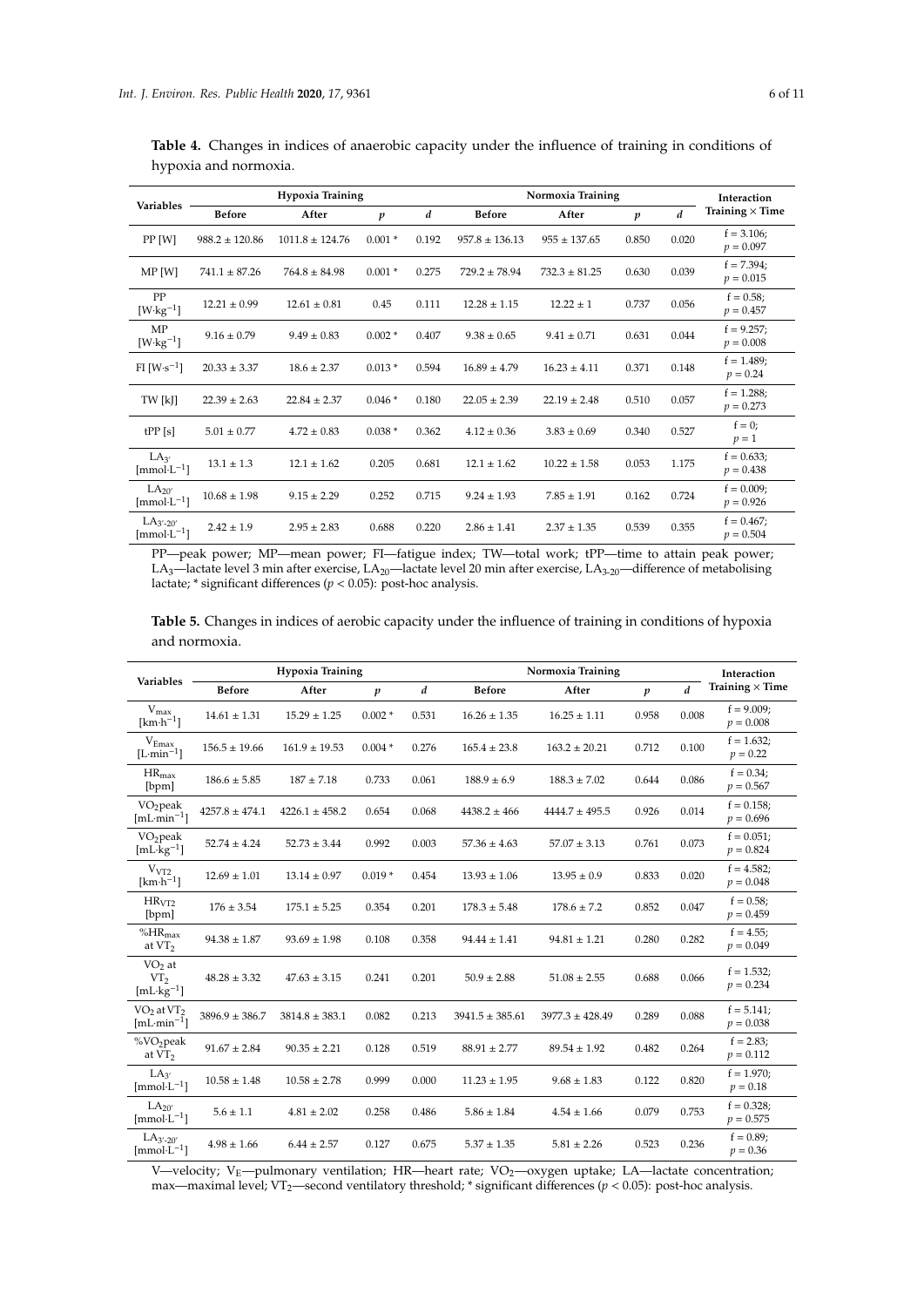## **4. Discussion**

Our study involved high-performance athletes: the group that is most interested in using IHT for sports training. To the best of our knowledge, this was the first type of study including boxers. The aim of our research was to assess the impact of specific training in normobaric hypoxic conditions on aerobic and anaerobic physical fitness of competitive boxers. In the study, a significant increase in speed and strength (anaerobic metabolism), as compared to the control group, was shown. Both phosphagen (PP and tPP increase) and glycolytic systems (MP increase and FI decrease) slightly improved. Despite the lack of changes in the value of  $VO<sub>2</sub>peak$  and the intensity at  $VT<sub>2</sub>$ , training in hypoxic conditions resulted in improvement regarding maximal pulmonary ventilation and an increase in tolerance for higher exercise loads, both during maximal efforts and at the  $VT_2$ . In boxers, the intensity at  $VT_2$  in the pretest was high (90%VO2peak). This was probably due to the high initial level that we did not notice any effects of IHT on  $VT_2$ .

The 'living low–training high' method of training in the form of IHT was used in this study by introducing training in a normobaric hypoxic chamber. However, LL-TH altitude training can be carried out using 2 methods: intermittent hypoxic exposure (IHE), when athletes remain under normobaric hypoxia (at a simulated altitude of 3000–6000 m above sea level), alternating with normoxic conditions for 1.5 to 3 h in the post-workout recovery phase, or IHT conditions in which athletes are subjected to normoxic conditions and training units that last from 1 to 2 h in normo- or hypobaric hypoxic conditions. In the former case, being under hypoxic conditions alone causes adaptive reactions that can increase exercise capacity, as seen in the results of this study [\[24\]](#page-9-0). Nevertheless, they be insufficient to induce an increase in fitness, as seen in the study by Beidleman et al. [\[25\]](#page-9-1). From the point of view of physiological responses to physical exercises in hypoxic conditions, IHT exercise seems to be a preferable form of LL-TH training. Due to the too short exercise time in hypoxia, its effects are not likely to arise from increases in erythrocyte or haemoglobin levels, as suggested by some authors [\[24,](#page-9-0)[26\]](#page-9-2). However, they may be caused by other non-hematological reactions, e.g. increased activity of glycolytic enzymes and intensification of buffering reactions in myocytes [\[13,](#page-8-11)[14,](#page-8-12)[27,](#page-9-3)[28\]](#page-9-4), or lowering the energy cost of effort [\[29](#page-9-5)[,30\]](#page-9-6). These types of responses result in an increase in endurance, and thus, in aerobic fitness [\[13](#page-8-11)[,18,](#page-8-20)[26,](#page-9-2)[29–](#page-9-5)[31\]](#page-9-7). At the same time, they may provide beneficial changes in speed-strength abilities and, furthermore, an increase in the level of anaerobic capacity, as indicated in the results of another study [\[32\]](#page-9-8). An increase was found in the exercise capacity among swimmers of 100- and 200-m distances. In a following study [\[33\]](#page-9-9), favourable impact of IHT on the amount of power generated in the Wingate test was observed. In the present study, it has been confirmed that the use of IHT can be effective in addition to physical training aimed at improving anaerobic power.

Although no significant changes regarding aerobic capacity improvement of boxers were indicated in our study, an increase in running speed at  $VO<sub>2</sub>$  peak and at  $VT<sub>2</sub>$  was found. The results of some studies [\[13](#page-8-11)[,14\]](#page-8-12) demonstrated an increase in maximal oxygen uptake among long-distance runners and cyclists after training in normobaric hypoxic conditions. This was an increase of 3.5–5% and an increase in threshold loads by 4–8%. On the other hand, in other studies, an increase was noted in the duration of progressive exercise until refusal as a result of 6-week IHT in long-distance runners, without showing changes in speed [\[24\]](#page-9-0). Therefore, IHT caused an increase in the level of aerobic fitness, which was not confirmed in this study. However, in many previous studies, improvement was not shown in VO<sub>2</sub>max among national elite athletes as a result of IHT [\[18,](#page-8-20)[23](#page-8-19)[,31](#page-9-7)[,34](#page-9-10)-39]. This may be due to too low exercise loads or insufficient training duration in hypoxic conditions [\[15](#page-8-13)[,16\]](#page-8-14). The IHT used in this study did not increase  $VO<sub>2</sub>peak$  in the boxers, either, which indicates no changes in the ability to perform aerobic physical exercise. The tested boxers represented a high sports level and from the very beginning of the experiment, they were characterised by a significant level of endurance, which was indicated, among others, by the level of the second ventilatory threshold exceeding approx. 94%  $HR_{max}$ . The improvement of aerobic fitness is limited in trained individuals, which, in addition to the factors mentioned above, could have been another reason for the lack of improvement in endurance capabilities under the influence of training in hypoxic conditions.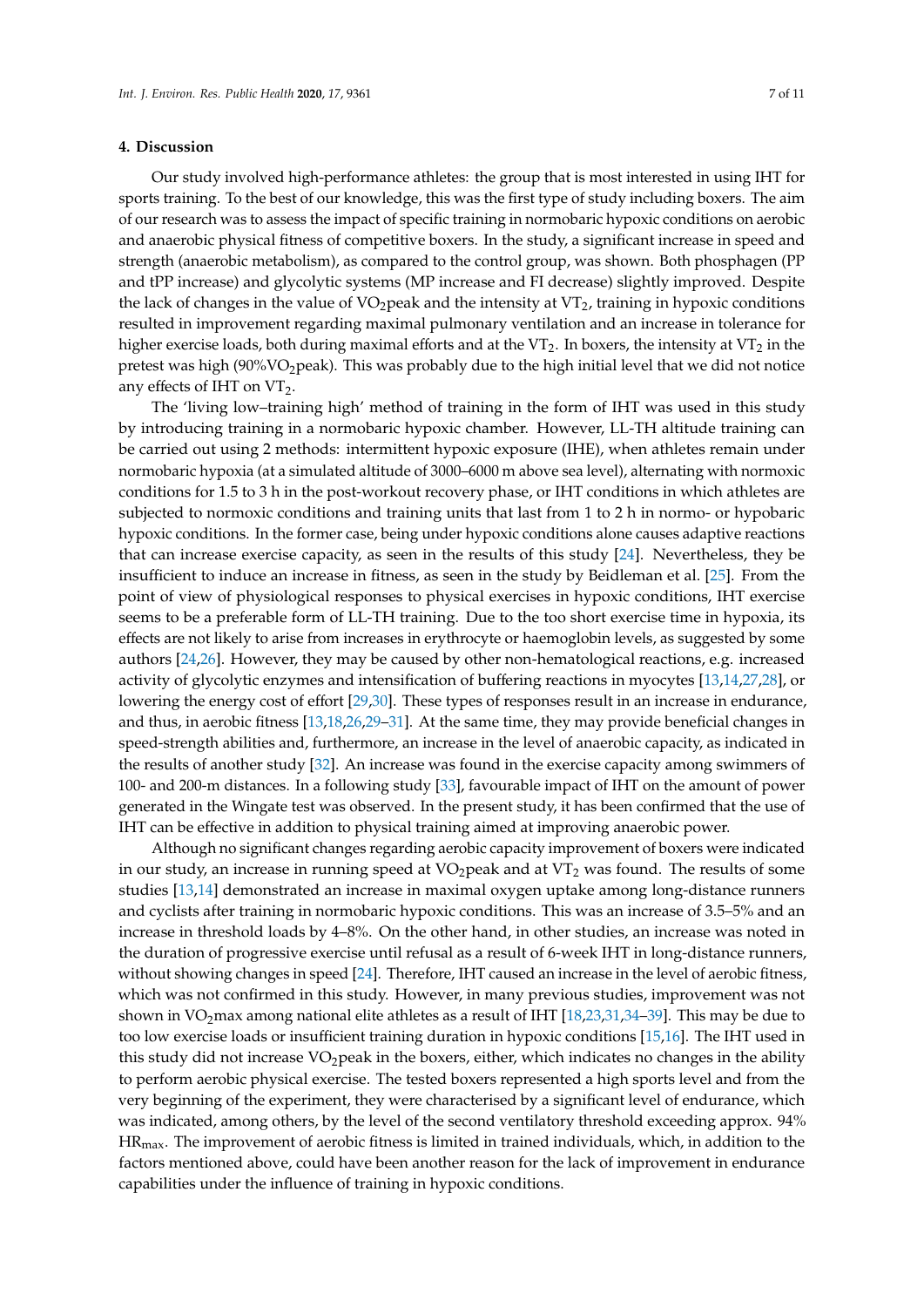IHT can also be beneficial for anaerobic fitness, which may be used in sports that require high power and speed. Combination of the stress caused by high-power exercise with the stress caused by hypoxic conditions can be a more effective stimulus for exercise adaptation processes than training in conditions of normoxia. In addition, favourable changes in speed-strength abilities during IHT training may result from improvement in phosphocreatine re-synthesis and an increase in phosphofructokinase enzyme activity [\[28,](#page-9-4)[40](#page-9-12)[,41\]](#page-9-13). Some authors [\[17,](#page-8-15)[20\]](#page-8-16) have shown beneficial effects of IHT training on the sprinting ability of cyclists. Improvement in anaerobic capacity of the tested cyclists was probably due to the maximal stress load applied, based on anaerobic energy, in conjunction with hypoxia conditions. Our results confirmed an increase in speed skills obtained after the 6-week IHT training cycle in boxers, although the boxing training that was used here was, of course, different in nature, specific to this discipline. These results may corroborate the hypothesis suggested by some authors [\[42,](#page-9-14)[43\]](#page-9-15) who indicated short-term, 60–120-min IHT training, combined with resistance exercise as a stimulus for muscle protein synthesis, which, in turn, may be the basis for an increase in speed-strength abilities.

Improvement in anaerobic fitness achieved as a result of hypoxic training was also demonstrated in studies by other authors, who found beneficial effects of a 2-h IHT session on the anaerobic power obtained in the 30-s Wingate test. The trial was conducted for 10 consecutive days at a simulated altitude of 2500 m above sea level [\[18](#page-8-20)[,19\]](#page-8-21). Similar results were obtained in our study, in which during the same anaerobic test, a significant increase was noted in peak and average power (small but significant improvement), shortening the time to attain peak power and reducing the decrease in power (fatigue index). Neither in the present study nor in the mentioned above, were any significant changes noted in the control groups training under normoxic conditions. Other authors also showed an increase in the ability to perform repeated sprinting efforts among athletes after applying IHT training in conditions of normobaric hypoxia, which can be partly explained by significant adaptive changes at the molecular level and increased blood flow through active muscles [\[17,](#page-8-15)[44\]](#page-10-0).

#### *Limitation of the Study*

In our study, we focused on the practical aspect of hypoxic training in boxers. We did not study physiological mechanisms leading to the improvement of the studied indices, i.e., glycotic enzymes, buffering capacity or hypoxia-inducible factor 1. The obtained results indicate a necessity for further research in order to examine physiological mechanisms of the observed changes.

# **5. Conclusions**

Our results have vast practical implications for coaches in training of the elite boxers. The intermittent hypoxic training seems to be effective in improving anaerobic performance. The applied intermittent hypoxic training caused a small but significant increase in anaerobic fitness: improvement in peak and mean anaerobic power was observed after the IHT. Despite the lack of significant changes in the most important aerobic fitness indices, i.e., peak oxygen uptake and intensity at the second ventilatory threshold, the applied intermittent hypoxic training resulted in improvement of maximal pulmonary ventilation and an increase in tolerance for higher exercise loads (speed), both during maximal efforts and when exceeding the second ventilatory threshold. Increases of maximal workload (speed) and at  $VT_2$  after IHT are also beneficial for boxers.

**Author Contributions:** Conceptualisation, T.A. and M.M.; methodology, T.A., M.M., A.T.K.; validation, W.C., Ł.R. formal analysis, S.W., T.P., J.J.; resources, T.A., M.M., A.T.K., A.S.; data curation, S.W., D.A., P.S.; writing—original draft preparation, T.A., M.M., A.T.K., S.W., A.S., P.S.; writing—review and editing, Ł.R., S.W., M.M.; supervision, T.A., D.A.; project administration, M.M.; funding acquisition, M.M. All authors have read and agreed to the published version of the manuscript.

**Funding:** Open Access financed by the programme of the Minister of Science and Higher Education entitled 'Regional Initiative for Perfection' within the years 2019–2022, project No. 022/RID/2018/19, in the total of 11919908 PLN.

**Conflicts of Interest:** The authors declare no conflict of interest.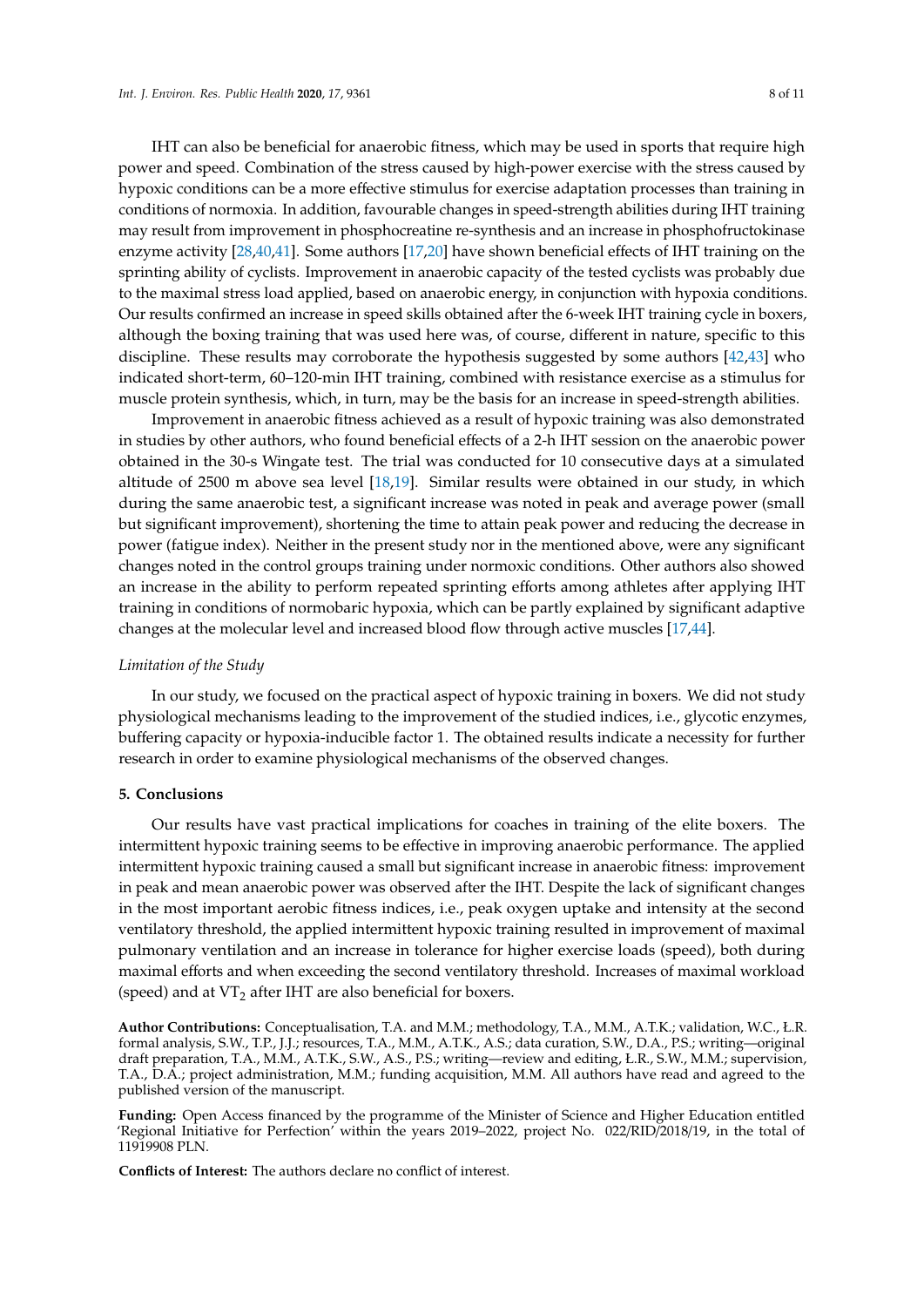# **References**

- <span id="page-8-0"></span>1. Čepulėnas, A.; Bružas, V.; Mockus, P. Impact of physical training mesocycle on athletic and specific fitness of elite boxers. *Arch. Budo* **2011**, *7*, 33–39.
- 2. Smith, M.S. Physiological profile of senior and junior England international amateur boxers. *J. Sports Sci. Med.* **2006**, *5*, 74–89. [\[PubMed\]](http://www.ncbi.nlm.nih.gov/pubmed/24357979)
- <span id="page-8-1"></span>3. Warnick, J.E.; Warnick, K. Specification of variables predictive of victories in the sport of boxing. *Percept. Mot. Skills* **2007**, *10*, 153–158. [\[CrossRef\]](http://dx.doi.org/10.2466/pms.105.1.153-158) [\[PubMed\]](http://www.ncbi.nlm.nih.gov/pubmed/17918558)
- <span id="page-8-2"></span>4. Blaževic, S.; Širi´c, V.; Matas, A. Factor structure of boxer's motor abilities. *Acta. Kinesiol.* **2008**, *2*, 30–36.
- <span id="page-8-3"></span>5. Kalac, R.; Gontarev, S. Relations of basic and specific motor abilities in boxers. *Res. Kinesiol.* **2014**, *42*, 122–127.
- <span id="page-8-4"></span>6. Hubner-Wozniak, E.; Kosmol, A.; Błachnio, D. Anaerobic capacity of upper and lower limbs muscles in combat sports contestants. *J. Combat. Sports Martial Arts* **2011**, *2*, 91–94. [\[CrossRef\]](http://dx.doi.org/10.5604/20815735.1047140)
- <span id="page-8-5"></span>7. Hübner-Woźniak, E.; Lutosławska, G.; Gajewski, J. The effect of training on the activity of creatine kinase (CK) and lactate dehydrogenase (LD) and uric plasma of elite boxers. *Hum. Mov.* **2004**, *5*, 89–94.
- <span id="page-8-6"></span>8. Ambroży, T. *Struktura Treningu Ju-Jitsu: Biblioteka Trenera*; Centralny Ośrodek Sportu: Warsaw, Poland, 2008; pp. 78–79. (In Polish)
- <span id="page-8-7"></span>9. Arseneau, E.; Mekary, S.; Léger, L.A. VO2 requirements of boxing exercises. *J. Strength. Cond. Res.* **2011**, *25*, 348–359. [\[CrossRef\]](http://dx.doi.org/10.1519/JSC.0b013e3181ef64cb)
- <span id="page-8-8"></span>10. Chaabène, H.; Tabben, M.; Mkaouer, B.; Franchini, E.; Negra, Y.; Hammami, M.; Amara, S.; Chaabène, R.B.; Hachana, Y. Amateur Boxing: Physical and Physiological Attributes. *Sports Med.* **2014**, *45*, 337–352. [\[CrossRef\]](http://dx.doi.org/10.1007/s40279-014-0274-7)
- <span id="page-8-9"></span>11. Slimani, M.; Chaabene, H.; Miarka, B.; Franchini, E.; Chamari, K.; Cheour, F. Kickboxing review: Anthropometric, psychophysiological and activity profiles and injury epidemiology. *Biol. Sport* **2017**, *34*, 185–196. [\[CrossRef\]](http://dx.doi.org/10.5114/biolsport.2017.65338)
- <span id="page-8-10"></span>12. Wilber, R.L. Application of altitude/hypo11xic training by elite athletes. *Med. Sci. Sports Exerc.* **2007**, *9*, 1610–1624. [\[CrossRef\]](http://dx.doi.org/10.1249/mss.0b013e3180de49e6) [\[PubMed\]](http://www.ncbi.nlm.nih.gov/pubmed/17805095)
- <span id="page-8-11"></span>13. Czuba, M.; Waskiewicz, Z.; Zajac, A.; Poprzecki, S.; Cholewa, J.; Roczniok, R. The Effects of Intermittent Hypoxic Training on Aerobic Capacity and Endurance Performance in Cyclists. *J. Sports Sci. Med.* **2011**, *10*, 175–183. [\[PubMed\]](http://www.ncbi.nlm.nih.gov/pubmed/24149312)
- <span id="page-8-12"></span>14. Dufour, S.P.; Ponsot, E.; Zoll, J.; Doutreleau, S.; Lonsdorfer-Wolf, E.; Geny, B.; Lampert, E.; Flück, M.; Hoppeler, H.; Billat, V.L.; et al. Exercise training in normobaric hypoxia in endurance runners. I. Improvement in aerobic performance capacity. *J. Appl. Physiol.* **2006**, *100*, 1238–1248. [\[CrossRef\]](http://dx.doi.org/10.1152/japplphysiol.00742.2005) [\[PubMed\]](http://www.ncbi.nlm.nih.gov/pubmed/16540709)
- <span id="page-8-13"></span>15. Levine, B.D. Intermittent Hypoxic Training: Fact and Fancy. *High. Alt. Med. Biol.* **2002**, *3*, 177–193. [\[CrossRef\]](http://dx.doi.org/10.1089/15270290260131911)
- <span id="page-8-14"></span>16. Levine, B.D.; Stray-Gundersen, J. Dose-response of altitude training: How much altitude is enough? In *Atherosclerosis*; Springer: New York, NY, USA, 2006; Volume 588, pp. 233–247.
- <span id="page-8-15"></span>17. Faiss, R.; Léger, B.; Vesin, J.-M.; Fournier, P.-E.; Eggel, Y.; Dériaz, O.; Millet, G.P. Significant Molecular and Systemic Adaptations after Repeated Sprint Training in Hypoxia. *PLoS ONE* **2013**, *8*, e56522. [\[CrossRef\]](http://dx.doi.org/10.1371/journal.pone.0056522)
- <span id="page-8-20"></span>18. Hendriksen, I.J.; Meeuwsen, T. The effect of intermittent training in hypobaric hypoxia on sea-level exercise: A cross-over study in humans. *Eur. J. Appl. Physiol.* **2003**, *88*, 396–403. [\[CrossRef\]](http://dx.doi.org/10.1007/s00421-002-0708-z)
- <span id="page-8-21"></span>19. Meeuwsen, T.; Hendriksen, I.J.M.; Holewijn, M. Training-induced increases in sea-level performance are enhanced by acute intermittent hypobaric hypoxia. *Eur. J. Appl. Physiol.* **2001**, *84*, 283–290. [\[CrossRef\]](http://dx.doi.org/10.1007/s004210000363)
- <span id="page-8-16"></span>20. Puype, J.; Van Proeyen, K.; Raymackers, J.M.; Deldicque, L.; Hespel, P. Sprint Interval Training in Hypoxia Stimulates Glycolytic Enzyme Activity. *Med. Sci. Sports Exerc.* **2013**, *45*, 2166–2174. [\[CrossRef\]](http://dx.doi.org/10.1249/MSS.0b013e31829734ae)
- <span id="page-8-17"></span>21. Brocherie, F.; Girard, O.; Faiss, R.; Millet, G.P. High-intensity intermittent training in hypoxia: A double-blinded, placebo-controlled field study in youth football players. *J. Strength Cond. Res.* **2015**, *29*, 226–237. [\[CrossRef\]](http://dx.doi.org/10.1519/JSC.0000000000000590)
- <span id="page-8-18"></span>22. Sanchez, A.M.J.; Borrani, F. Effects of intermittent hypoxic training performed at high hypoxia level on exercise performance in highly trained runners. *J. Sports Sci.* **2018**, *36*, 2045–2052. [\[CrossRef\]](http://dx.doi.org/10.1080/02640414.2018.1434747)
- <span id="page-8-19"></span>23. Rodriguez, F.A.; Truijens, M.J.; Townsend, N.E.; Martini, E.R.; Stray-Gundersen, J.; Gore, C.J.; Levine, B.D. Effects of four weeks of intermittent hypobaric hypoxia on sea level running and swimming performance. *Med. Sci. Sports Exerc.* **2004**, *36*, S338.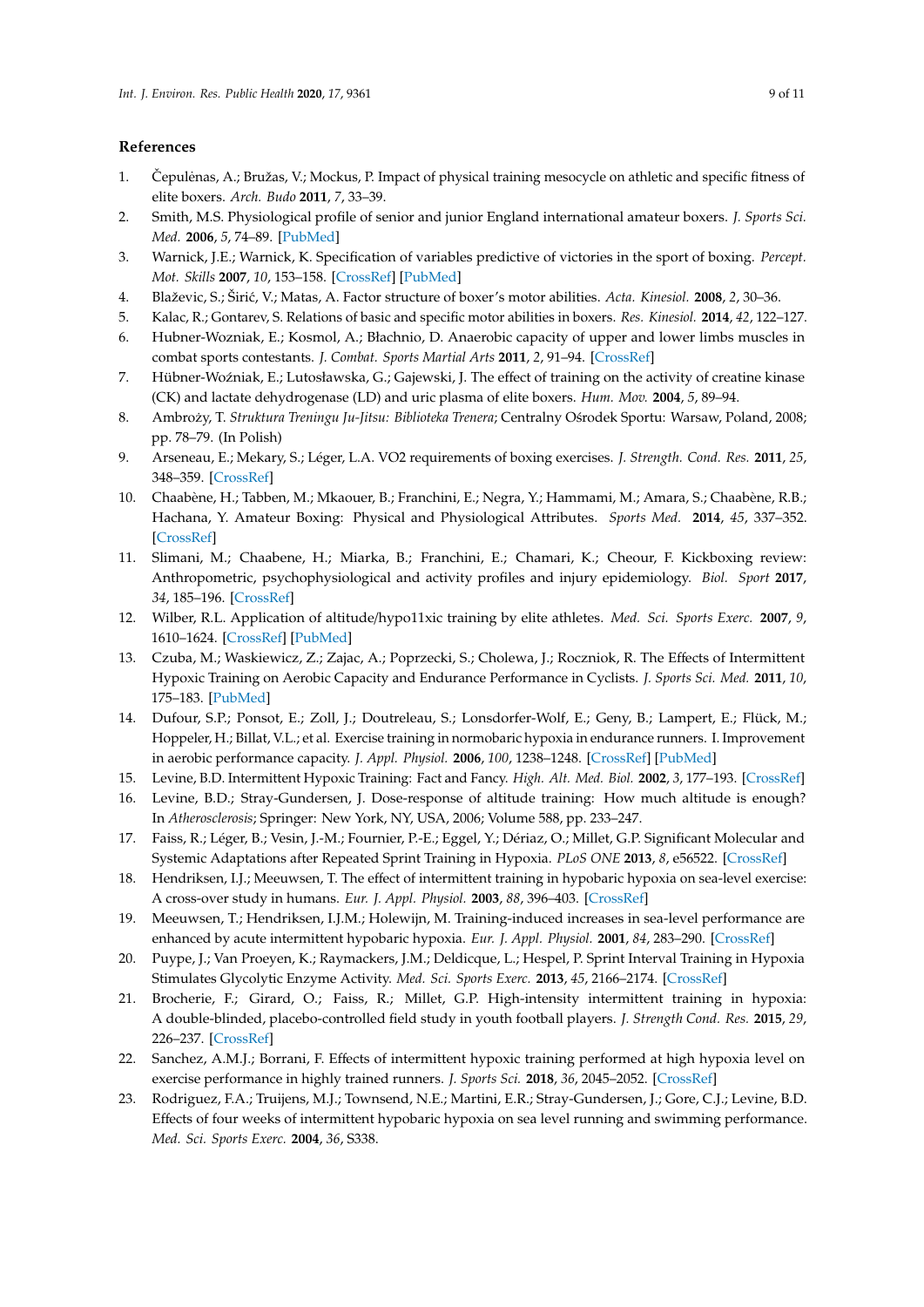- <span id="page-9-0"></span>24. Hamlin, M.J.; Hellemans, J. Effects of intermittent normobaric hypoxia on blood parameters in multi-sport endurance athletes. *Med. Sci. Sports Exerc.* **2004**, *36*, 337. [\[CrossRef\]](http://dx.doi.org/10.1249/00005768-200405001-01616)
- <span id="page-9-1"></span>25. Beidleman, B.A.; Muza, S.R.; Fulco, C.S.; Jones, J.E.; Lammi, E.; Staab, J.E.; Cymerman, A. Intermittent Hypoxic Exposure Does Not Improve Endurance Performance at Altitude. *Med. Sci. Sports Exerc.* **2009**, *41*, 1317–1325. [\[CrossRef\]](http://dx.doi.org/10.1249/MSS.0b013e3181954601)
- <span id="page-9-2"></span>26. Bonetti, D.L.; Hopkins, W.G.; Kilding, A.E. High-Intensity Kayak Performance after Adaptation to Intermittent Hypoxia. *Int. J. Sports Physiol. Perform.* **2006**, *1*, 246–260. [\[CrossRef\]](http://dx.doi.org/10.1123/ijspp.1.3.246) [\[PubMed\]](http://www.ncbi.nlm.nih.gov/pubmed/19116438)
- <span id="page-9-3"></span>27. Czuba, M.; Zajac, A.; Maszczyk, A.; Roczniok, R.; Poprzecki, S.; Garbaciak, W.; Zając, T. The Effects of High Intensity Interval Training in Normobaric Hypoxia on Aerobic Capacity in Basketball Players. *J. Hum. Kinet.* **2013**, *39*, 103–114. [\[CrossRef\]](http://dx.doi.org/10.2478/hukin-2013-0073)
- <span id="page-9-4"></span>28. Zoll, J.; Ponsot, E.; Dufour, S.; Doutreleau, S.; Ventura-Clapier, R.; Vogt, M.; Hoppeler, H.; Richard, R.; Flück, M. Exercise training in normobaric hypoxia in endurance runners. III. Muscular adjustments of selected gene transcripts. *J. Appl. Physiol.* **2006**, *100*, 1258–1266. [\[CrossRef\]](http://dx.doi.org/10.1152/japplphysiol.00359.2005)
- <span id="page-9-5"></span>29. Katayama, K.; Matsuo, H.; Ishida, K.; Mori, S.; Miyamura, M. Intermittent Hypoxia Improves Endurance Performance and Submaximal Exercise Efficiency. *High. Alt. Med. Biol.* **2003**, *4*, 291–304. [\[CrossRef\]](http://dx.doi.org/10.1089/152702903769192250)
- <span id="page-9-6"></span>30. Katayama, K.; Sato, K.; Matsuo, H.; Ishida, K.; Iwasaki, K.-I.; Miyamura, M. Effect of intermittent hypoxia on oxygen uptake during submaximal exercise in endurance athletes. *Eur. J. Appl. Physiol.* **2004**, *92*, 75–83. [\[CrossRef\]](http://dx.doi.org/10.1007/s00421-004-1054-0)
- <span id="page-9-7"></span>31. Roels, B.; Millet, G.P.; Marcoux, C.J.L.; Coste, O.; Bentley, D.J.; Candau, R.B. Effects of Hypoxic Interval Training on Cycling Performance. *Med. Sci. Sports Exerc.* **2005**, *37*, 138–146. [\[CrossRef\]](http://dx.doi.org/10.1249/01.MSS.0000150077.30672.88)
- <span id="page-9-8"></span>32. Ogita, F. Energetics in competitive swimming and its application for training. In *Biomechanics and Medicine in Swimming*; Vilas-Boas, J.P., Alves, F., Marques, A., Eds.; Porto Faculdade de Desporto da Universidade do Porto: Porto, Portugal, 2006; Volume 6, pp. 117–121.
- <span id="page-9-9"></span>33. Hamlin, M.J.; Marshall, H.C.; Hellemans, J.; Ainslie, P.N.; Anglem, N. Effect of intermittent hypoxic training on 20 km time trial and 30 s anaerobic performance. *Scand. J. Med. Sci. Sports* **2010**, *20*, 651–661. [\[CrossRef\]](http://dx.doi.org/10.1111/j.1600-0838.2009.00946.x)
- <span id="page-9-10"></span>34. Abellán, R.; Remacha, A.F.; Ventura, R.; Sardà, M.P.; Segura, J.; Rodríguez, F. Hematologic response to four weeks of intermittent hypobaric hypoxia in highly trained athletes. *Haematologica* **2005**, *90*, 126–127. [\[PubMed\]](http://www.ncbi.nlm.nih.gov/pubmed/15642679)
- 35. Gore, C.J.; Rodríguez, F.; Truijens, M.J.; Townsend, N.E.; Stray-Gundersen, J.; Levine, B.D. Increased serum erythropoietin but not red cell production after 4 wk of intermittent hypobaric hypoxia (4000–5500 m). *J. Appl. Physiol.* **2006**, *101*, 1386–1393. [\[CrossRef\]](http://dx.doi.org/10.1152/japplphysiol.00342.2006) [\[PubMed\]](http://www.ncbi.nlm.nih.gov/pubmed/16794028)
- 36. Julian, C.G.; Gore, C.J.; Wilber, R.L.; Daniels, J.T.; Fredericson, M.; Stray-Gundersen, J.; Hahn, A.G.; Parisotto, R.; Levine, B.D. Intermittent normobaric hypoxia does not alter performance or erythropoietic markers in highly trained distance runners. *J. Appl. Physiol.* **2004**, *96*, 1800–1807. [\[CrossRef\]](http://dx.doi.org/10.1152/japplphysiol.00969.2003) [\[PubMed\]](http://www.ncbi.nlm.nih.gov/pubmed/14672967)
- 37. Karlsen, T.; Rolf, S.; Fascm, J.S.G. Effects of 3 weeks hypoxic interval training on sea level cycling performance and hematological parameters. *Med. Sci. Sports Exerc.* **2002**, *34*, S224. [\[CrossRef\]](http://dx.doi.org/10.1097/00005768-200205001-01250)
- 38. Truijens, M.J.; Toussaint, H.M.; Dow, J.; Levine, B.D. Effect of high-intensity hypoxic training on sea-level swimming performances. *J. Appl. Physiol.* **2003**, *94*, 733–743. [\[CrossRef\]](http://dx.doi.org/10.1152/japplphysiol.00079.2002) [\[PubMed\]](http://www.ncbi.nlm.nih.gov/pubmed/12391107)
- <span id="page-9-11"></span>39. Ventura, N.; Hoppeler, H.; Seiler, R.; Binggeli, A.; Mullis, P.; Vogt, M. The Response of Trained Athletes to Six Weeks of Endurance Training in Hypoxia or Normoxia. *Int. J. Sports Med.* **2003**, *24*, 166–172. [\[CrossRef\]](http://dx.doi.org/10.1055/s-2003-39086)
- <span id="page-9-12"></span>40. Semenza, G.L.; Shimoda, L.A.; Prabhakar, N.R. Regulation of Gene Expression by HIF-1. In *Novartis Foundation Symposium Chichester*; John Wiley: New York, NY, USA, 1999; p. 272.
- <span id="page-9-13"></span>41. Vogt, M.; Puntschart, A.; Geiser, J.; Zuleger, C.; Billeter, R.; Hoppeler, H. Molecular adaptations in human skeletal muscle to endurance training under simulated hypoxic conditions. *J. Appl. Physiol.* **2001**, *91*, 173–182. [\[CrossRef\]](http://dx.doi.org/10.1152/jappl.2001.91.1.173)
- <span id="page-9-14"></span>42. Koumenis, C. "Translating" Tumor Hypoxia: Unfolded Protein Response (UPR)-Dependent and UPR-Independent Pathways. *Mol. Cancer Res.* **2006**, *4*, 423–436. [\[CrossRef\]](http://dx.doi.org/10.1158/1541-7786.MCR-06-0150)
- <span id="page-9-15"></span>43. Etheridge, T.; Atherton, P.J.; Wilkinson, D.; Selby, A.; Rankin, D.; Webborn, N.; Smith, K.; Watt, P.W. Effects of hypoxia on muscle protein synthesis and anabolic signaling at rest and in response to acute resistance exercise. *Am. J. Physiol. Metab.* **2011**, *301*, E697–E702. [\[CrossRef\]](http://dx.doi.org/10.1152/ajpendo.00276.2011)